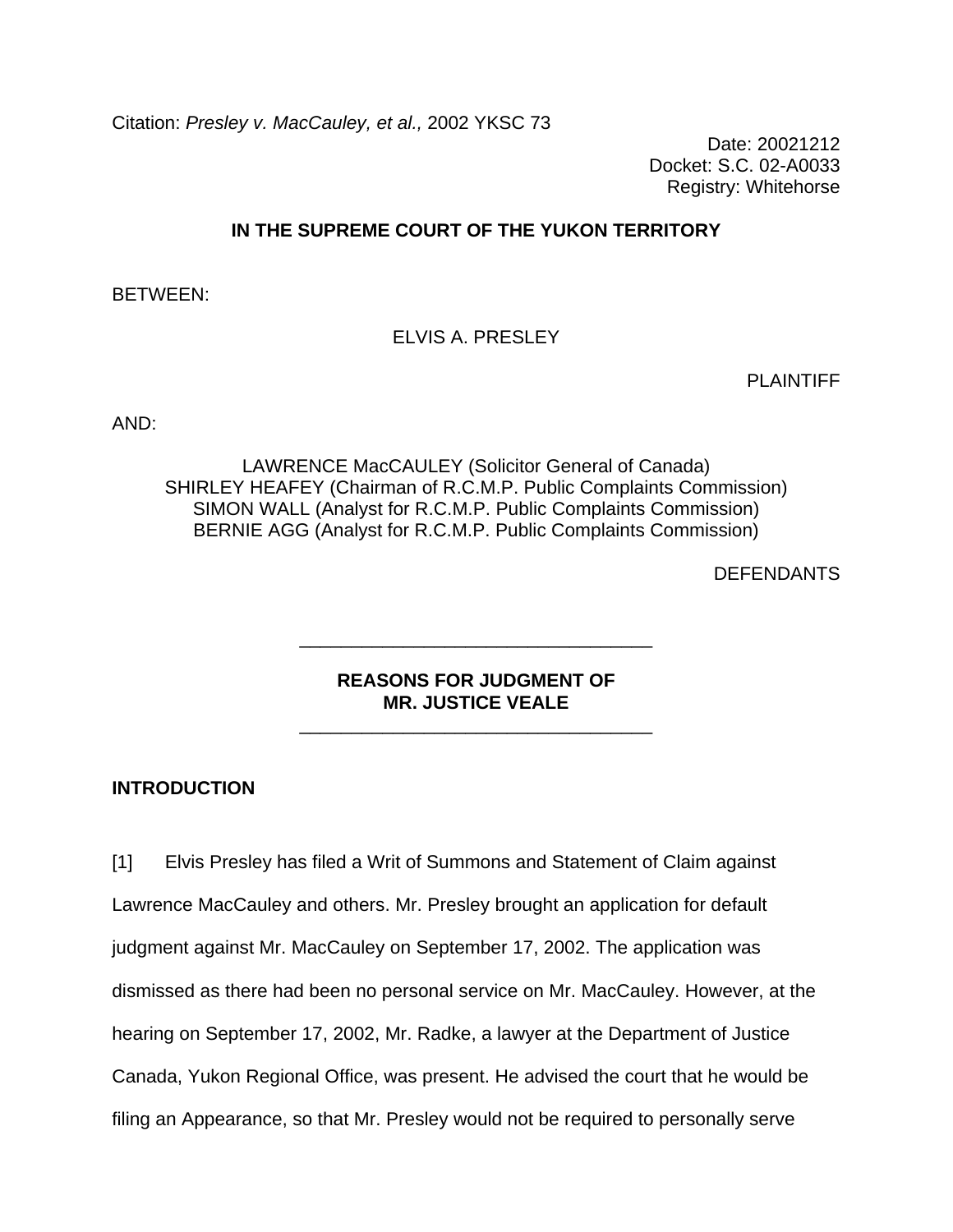Mr. MacCauley. Mr. Radke was aware of Mr. Presley's desire to take out a default judgment. Mr. Radke filed an Appearance on behalf of Lawrence MacCauley on October 10, 2002.

[2] Mr. Presley filed another application for default judgment without notice on October 25, 2002, to be heard on November 5, 2002. He was advised by letter dated October 26, 2002 from Mr. Radke of the requirement to give 14 days clear notice to the Deputy Attorney General. This is found in s. 25 of the *Crown Liability and Proceedings Act*, R.S.C. 1985, c. 50, as follows:

25. In any proceedings against the Crown, judgment shall not be entered against the Crown in default of appearance or pleading without leave of the court obtained on an application at least fourteen clear days notice of which has been given to the Deputy Attorney General of Canada.

[3] Mr. Radke filed the Statement of Defence of Mr. MacCauley on October 28, 2002.

[4] Mr. Presley's application was heard on November 5, 2002, and the court ruled that he had to follow the notice procedure in s. 25.

[5] Mr. Presley filed a further default application with the appropriate notice to the Deputy Attorney General of Canada. The application was filed on November 5, 2002, to be heard November 26, 2002.

# **DECISION**

[6] I will first discuss the Rules of Court, assuming that they apply. Mr. Presley applies under Rule 25(2) of the Rules of Court, which states as follows:

25(2) A plaintiff may proceed against a defendant under this rule if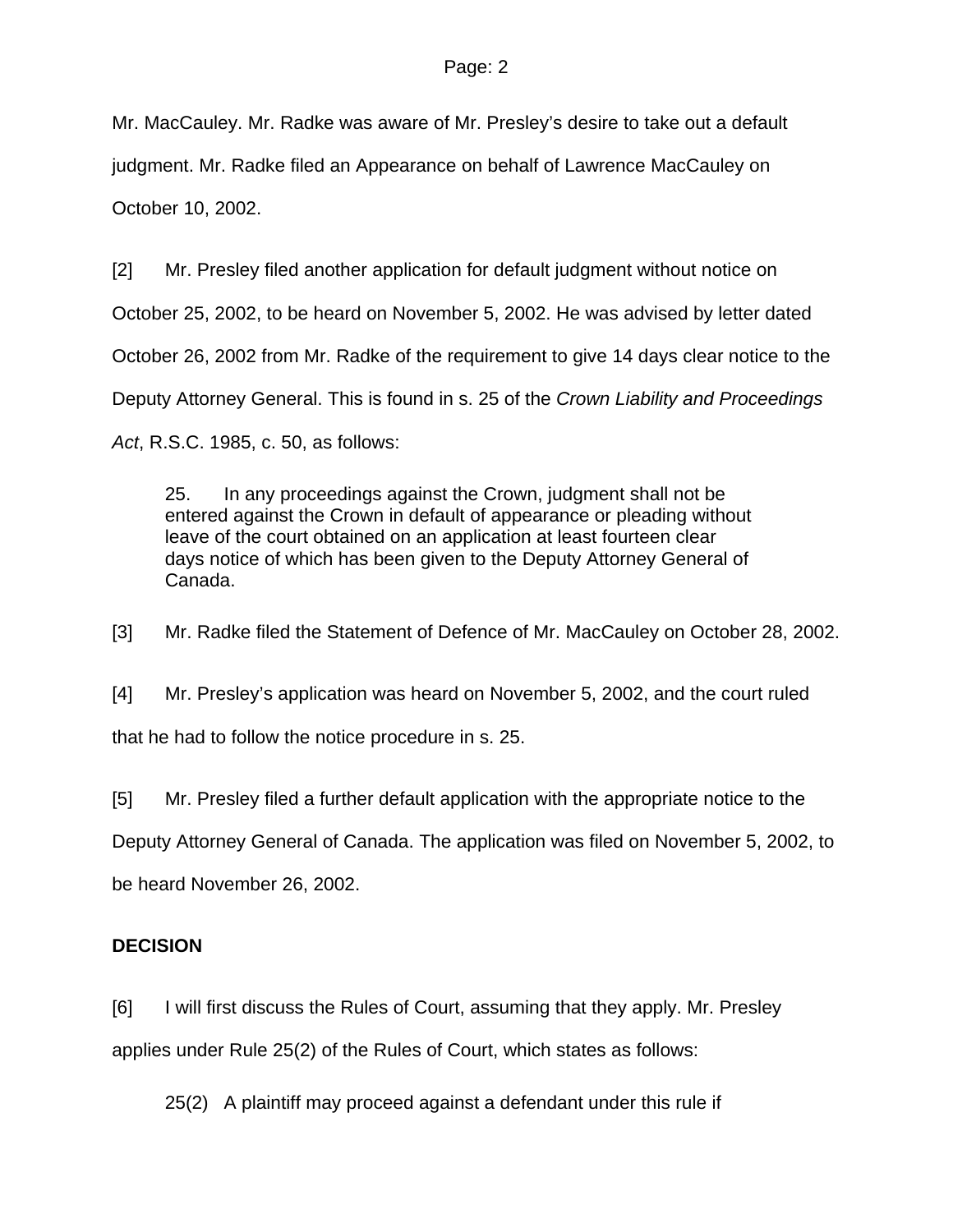- (a) that defendant has not filed and delivered a statement of defence, and
- (b) the time for filing and delivering the statement of defence has expired.

[7] He relies on Rule 21(5) of the Rules of Court, which states as follows:

21(5) Where a defendant has entered an appearance the defendant shall file and deliver a statement of defence and any counterclaim to the plaintiff within 14 days from the time limited for appearance or from the delivery of the statement of claim, whichever is later.

[8] Rule 11(3) must also be considered. It states:

11(3) Where a writ of summons or petition has not been served on a person, but the person files an appearance or attends at the trial or hearing, the writ or petition shall be deemed to have been served on that person on the date the person files or attends.

[9] Pursuant to Rule 13(6), a person who resides in Canada, other than the Yukon

Territory, has 21 days to file an Appearance. Mr. Presley submits that the attendance of

Mr. Radke on September 17, 2002 is the date of deemed service, and consequently the

date for appearance is October 8, 2002, thereby requiring the Statement of Defence to

be filed on October 22, 2002. By this interpretation of the Rules of Court, the

Appearance and the Statement of Defence have been filed out of time.

[10] Mr. Radke submits that the date of deemed service, according to Rule 11(3), is the date of filing the Appearance, i.e. October 10, 2002. This would mean that he had 21 days to file an Appearance from October 10, 2002, which would be October 31, 2002. Thus, Mr. Radke had until November 14, 2002, to file his Statement of Defence and he filed it in time.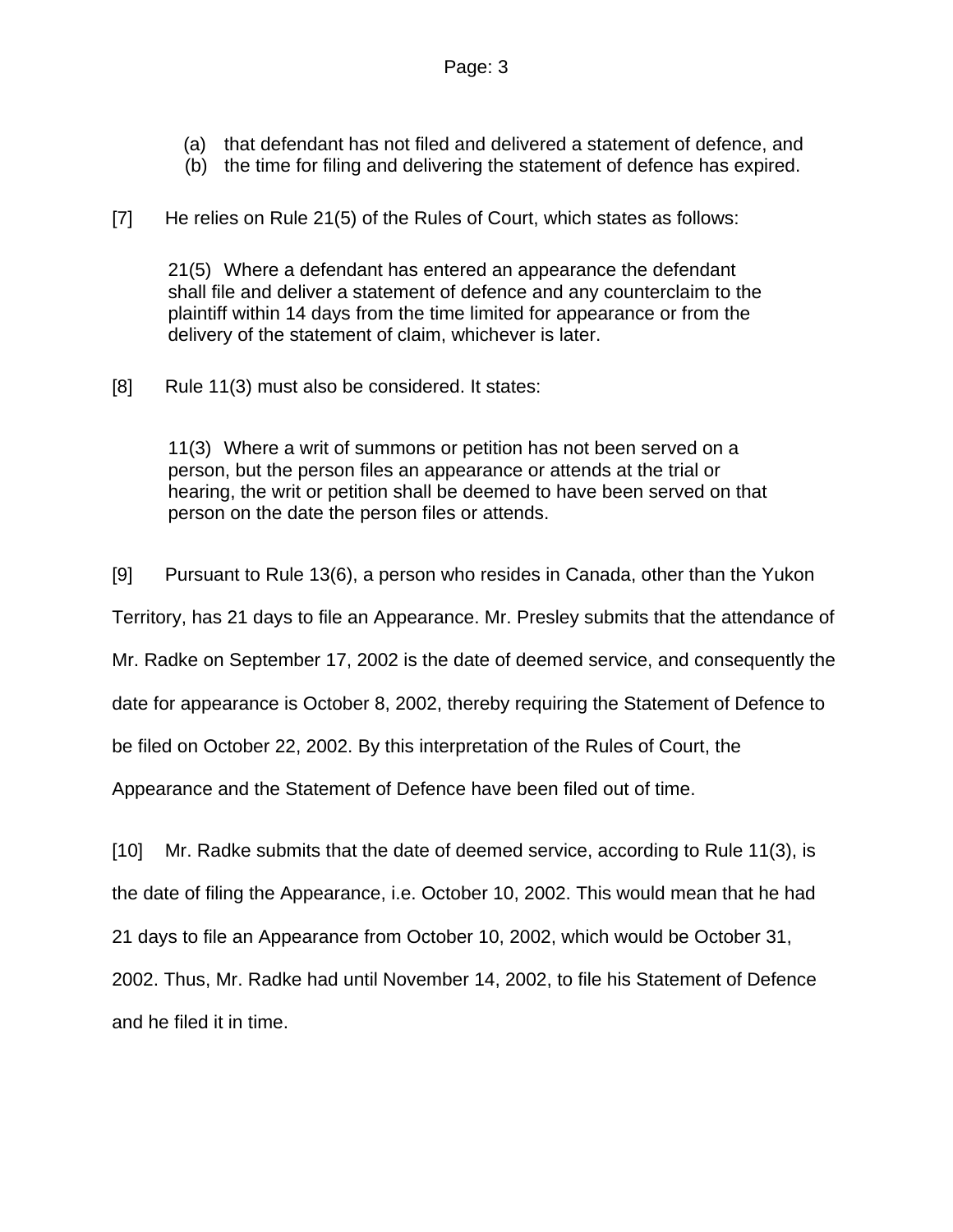#### Page: 4

[11] In my view, Rule 11(3) is clear that the date of deemed service is the date that the person files the Appearance. It cannot be the date of September 17, 2002 because Rule 11(3) says that the attendance must be for a trial or hearing to be deemed the date of service. Although Mr. Radke was in court on September 17, 2002, it was simply the date of Mr. Presley's interlocutory application and not a trial or hearing. The word "hearing" refers to petitions.

[12] In my view, the application for default judgment should be dismissed. This is particularly so based on Rule 1(5), which states that the object of the Rules of Court is to secure the just, speedy and inexpensive determination of every proceeding on its merits. It would be unjust in these circumstances to enter a default judgment given the courtesy Mr. Radke afforded to Mr. Presley by saving the time and expense of serving Mr. MacCauley.

[13] There is a further more compelling reason, and that is the application of Rule 25 of the *Crown Liability and Proceedings Act*. The *Crown Liability and Proceedings Act* is a federal statute and clearly overrides the Rules of Court, which derive their authority from the *Supreme Court Act of the Yukon Territory*, R.S.Y. 1985, c. 165. This is clearly stated in s. 27 of the *Crown Liability and Proceedings Act* as follows:

> **27.** Except as otherwise provided by this Act or the regulations, the rules of practice and procedure of the court in which proceedings are taken apply in those proceedings.

[14] The case law indicates that the 14-day notice period in s. 25 is treated as a grace period to allow the Deputy Attorney General to file before the expiry of the 14 days notice (see *Caron* v. *Canada*, [1996] F.C.J. No. 1600 (F.C.A.) and *Sarraf* v. *Canada*, [1992] F.C.J. No. 1008 (F.C.T.D.).